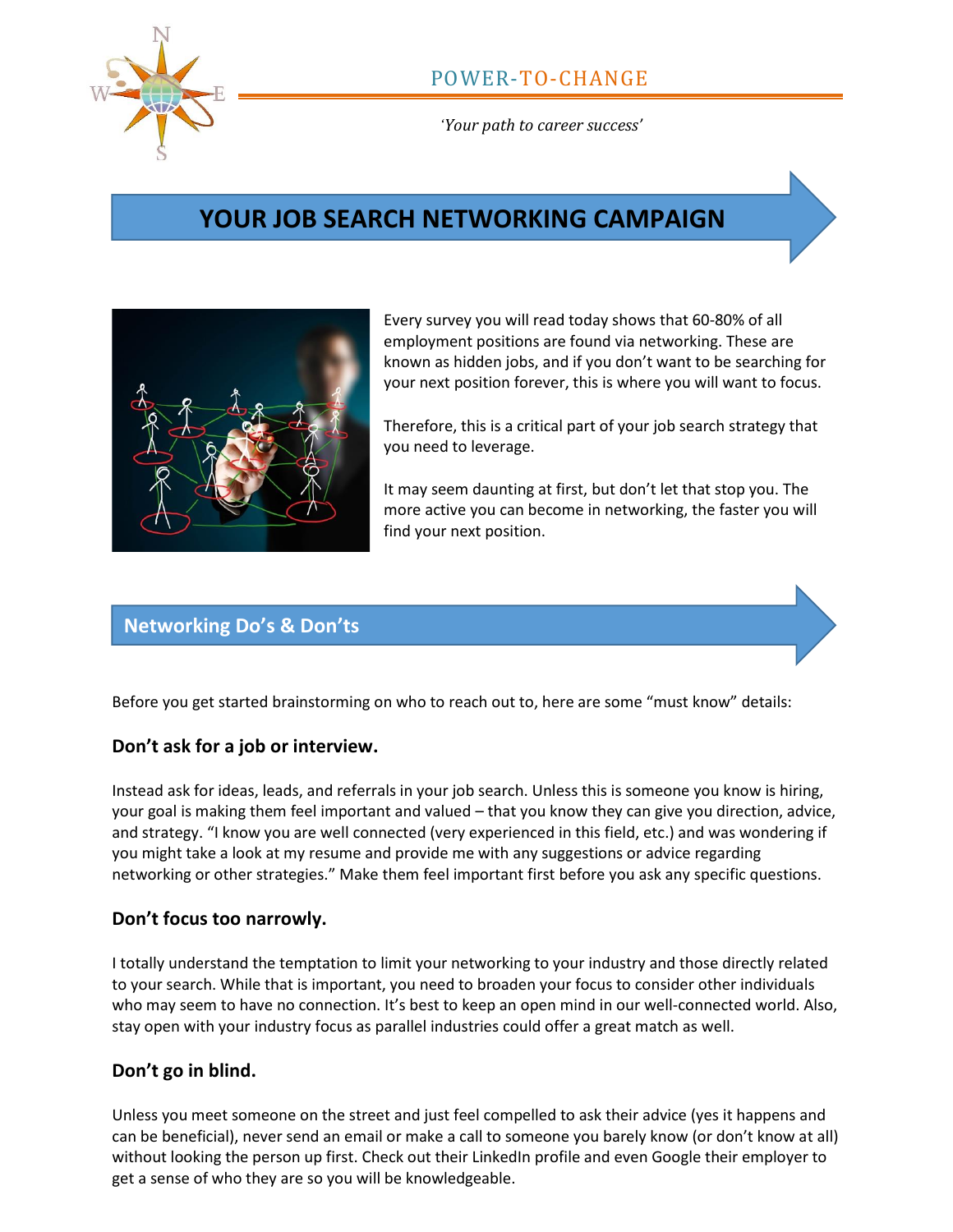### **Don't hide behind your computer.**

Please note that while the internet has made it easy to find people and connect, there is still something to be said for face to face, in real life (IRL) networking. Attending even one local chapter professional association meeting for your industry could provide the break you are looking for in finding opportunities. Get out there!

### **Always ask for referrals.**

When speaking with someone, always be sure to ask if they can think of anyone else you should be talking to for advice, feedback and more referrals.

### **Send a thank you note.**

You'll likely think me old school but the reality is that this is how you stand out in a sea of emails, texts, and social media messaging! You send an old-fashioned note card through the postal service. Don't go with cutesy cards and simply aim to say, "I wanted to thank you for the time you gave me yesterday. I truly appreciate your ideas and advice. If you think of anyone else I should speak to, please let me know. If there is any way I can return this favor, just reach out." Then include your business card (yes, it is great for job seekers to have business cards).

#### **Follow up a week after any discussion or meeting.**

Here's the reality: when put even folks with the best intentions on the spot, they won't necessarily think of a referral for you. When they do think of someone a day later they'll mean to reach out to you but likely get busy and forget. A week later when they remember and feel guilty, they'll make themselves feel better by telling themselves if you were still in need you would have followed up. So, just follow up! It's as easy as a phone call, email or social media message (however you communicate with the individual) saying, "Thanks again for your advice last week. I just wanted to check in and see if had any other suggestions or referrals come to mind."

## **Creating Your Contact List**

There are four basic categories of networking contacts. Each has its own unique value and a good networking campaign will draw from each category. You can use the forms on the following page for further brainstorming and as tracking for who you will contact.

### **1. People you know well: friends, family, neighbors and co-workers.**

This is a good place to begin your campaign because these are the people who are close to you and who have the most interest in your success and are excellent networking contacts. There's also a certain bit of comfort in starting with those you know, like and trust.

This is the group that you can ask for the most assistance. However, when networking with this group, it is important to set clear goals. They may want to help more than you want. It is also important to acknowledge their value and to say "thank you." Don't take this group for granted. You never know who those closest to you might know.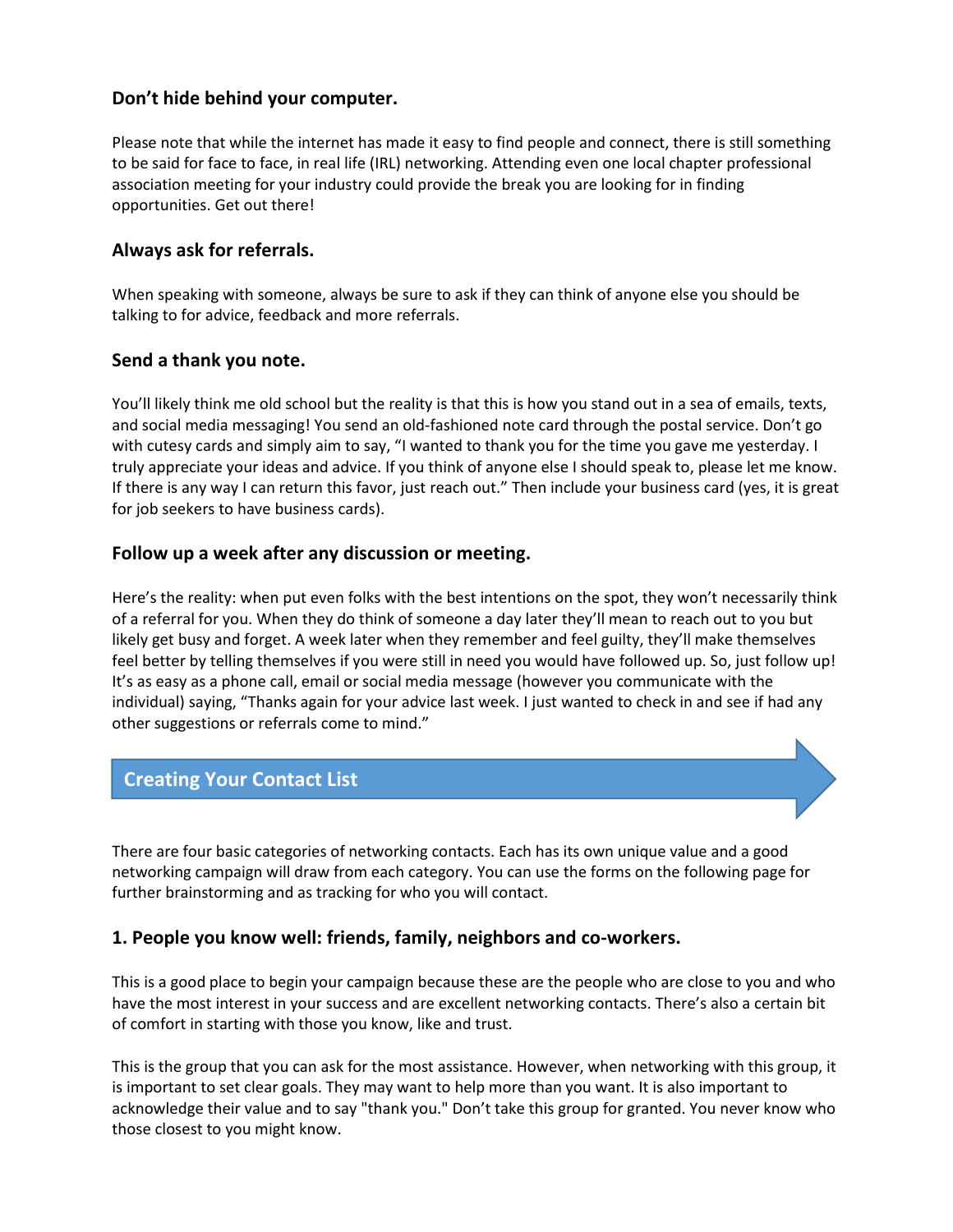### **2. People you see occasionally (IRF or online): acquaintances, business contacts.**

More than 25% of the people who find jobs through networking received the referral from someone they see once a year or less! With the advent of social media, it's possible to receive referrals from individuals you never meet in person. While these are people with whom you may be less comfortable, they offer some of the greatest potential. Ask this group for ideas and referrals.

When making contact you may need to reintroduce yourself. State your purpose, acknowledge their value and request a meeting (most likely virtual, depending on the relationship). It is a good idea to set reasonable time limits for the meeting. Let them know you only want 10-20 minutes of their time. Be sure you stick to your time limit. Come well prepared, and be professional and organized in your discussion. Remember to follow up with a thank you.

### **3. Referrals from your networking contacts.**

Stretch your network by meeting new people who are the friends, associates and acquaintances of your networking contacts. Again, these are more and more likely to be found online in your social media accounts. Look to LinkedIn first and foremost.

In every meeting or discussion you should also ask if the person knows of anyone else to whom you should speak. Sometimes these will be people with additional information, but they may also be potential employers. When approaching a referral contact, you should introduce yourself with a lead statement that will get their attention. It is very useful to use the name of the person who referred you, then state your purpose and request a meeting or conversation. You should also limit the time for the meeting, be well prepared and professional. Again, remember to follow up with a thank you.

### **4. Cold calling people you do not know and to whom you have not been referred.**

Through your employment research, social media accounts and networking you may discover the names of people with whom you would like to talk. This type of contact takes another level of confidence, but the potential is great. Take the initiative and you will find that these contacts will pay off. Plus, remember that with LinkedIn, you have the opportunity to find and reach people more easily than at any time in history.

Just always remember that the squeaky wheel gets the grease! So if LinkedIn doesn't pay off with a response, don't avoid picking up the phone and trying to connect. Not everyone stays connected to their social media and some are so overwhelmed by messages that only a phone call may allow you to stand out. Once you've made contact and received any level of assistance, again be sure to say thank you.

### **Networking Brainstorming List**

Use the following list to further jumpstart a list of individuals you might network with. Keep an open mind as you consider the different people you know or could get to know. Try not to rule anyone out on your first pass of brainstorming.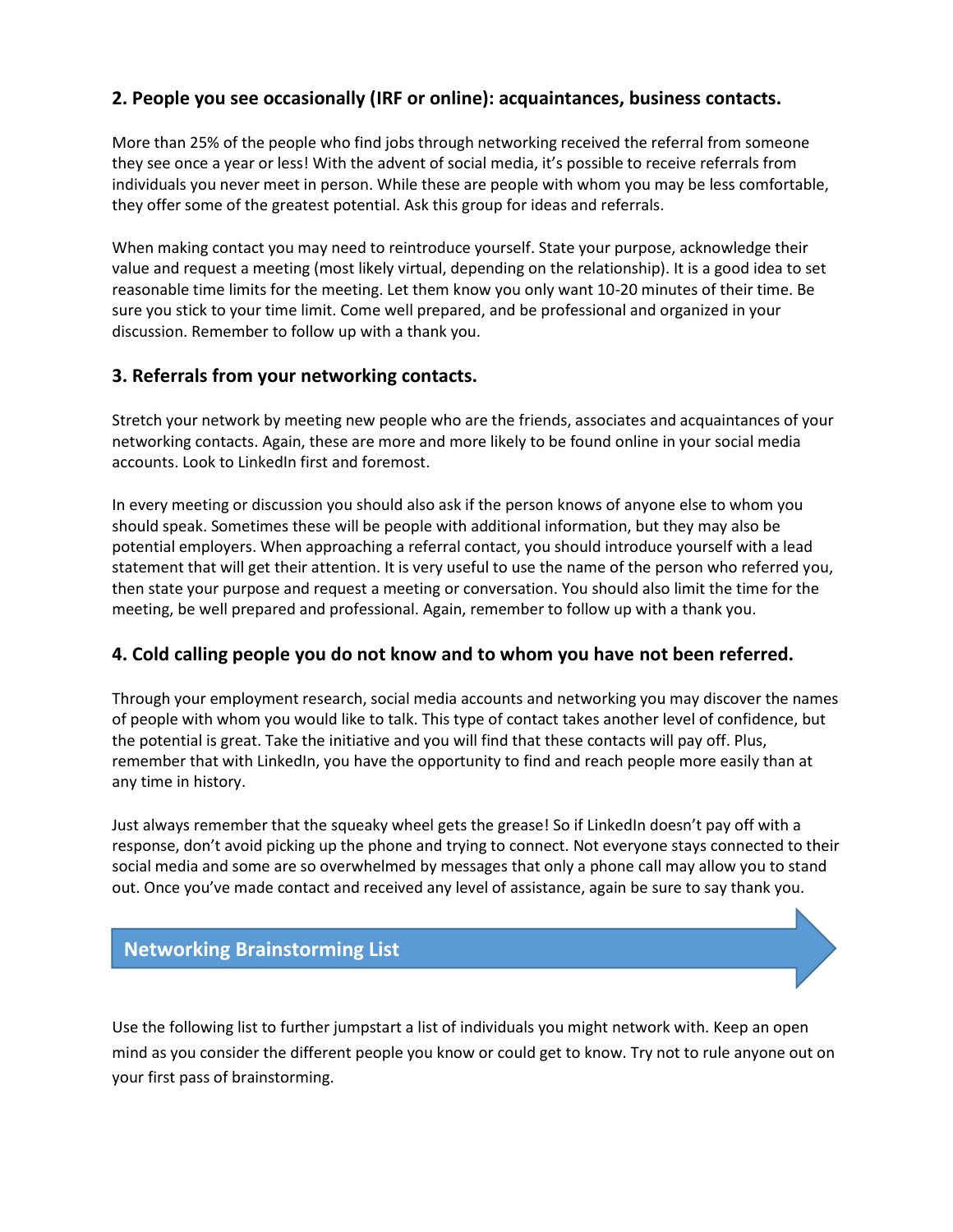Once you've created your list of potential networking contacts, it's a good idea to rank them as A, B or C contacts.

### **A contacts are those that appear to offer the most direct line of sight to your target position. B contacts are those that are more peripheral to your target position but still on the radar. C contacts are those that you currently see no direct path to your target.**

You can then decide in what order and by what level of effort to address each contact. This strategy will help ensure you attain the greatest return on investment for your networking time.

- \_\_\_\_ Friends look at your holiday card list and social media accounts
- \_\_\_\_ Neighbors current and past
- Social acquaintances and social club members (online and IRL)
- \_\_\_\_ Health club members
- \_\_\_\_ PTA members, Scouting affiliations, etc.
- \_\_\_\_ Classmates from any level of school
- \_\_\_\_ College alumni get a list of those living in the area
- \_\_\_\_ Sorority/Fraternity alumni & members
- Teachers your teachers, professors, your children's teachers
- \_\_\_\_ Anyone you wrote a check to in the last year
- \_\_\_\_ Doctor, dentist, optician
- \_\_\_\_ Lawyer, accountant, real estate agent
- \_\_\_\_ Insurance agent, stock broker, travel agent
- \_\_\_\_ Veterinarian
- \_\_\_\_ Business and life coaches
- \_\_\_\_ Flower shop owner or manager/sales clerk
- \_\_\_\_ Manager of local branch of your bank
- \_\_\_\_ Current co-workers and former co-workers
- \_\_\_\_ Relatives, those in town and out of town
- \_\_\_\_ Politicians
- \_\_\_\_ Chamber of Commerce staff
- \_\_\_\_ Professional/Trade association staff
- \_\_\_\_ Members of your Professional societies (online and IRL)
- Religious leaders check for a Job Loss Support Group
- \_\_\_\_ Members of your fellowship/parish/church/congregation/synagogue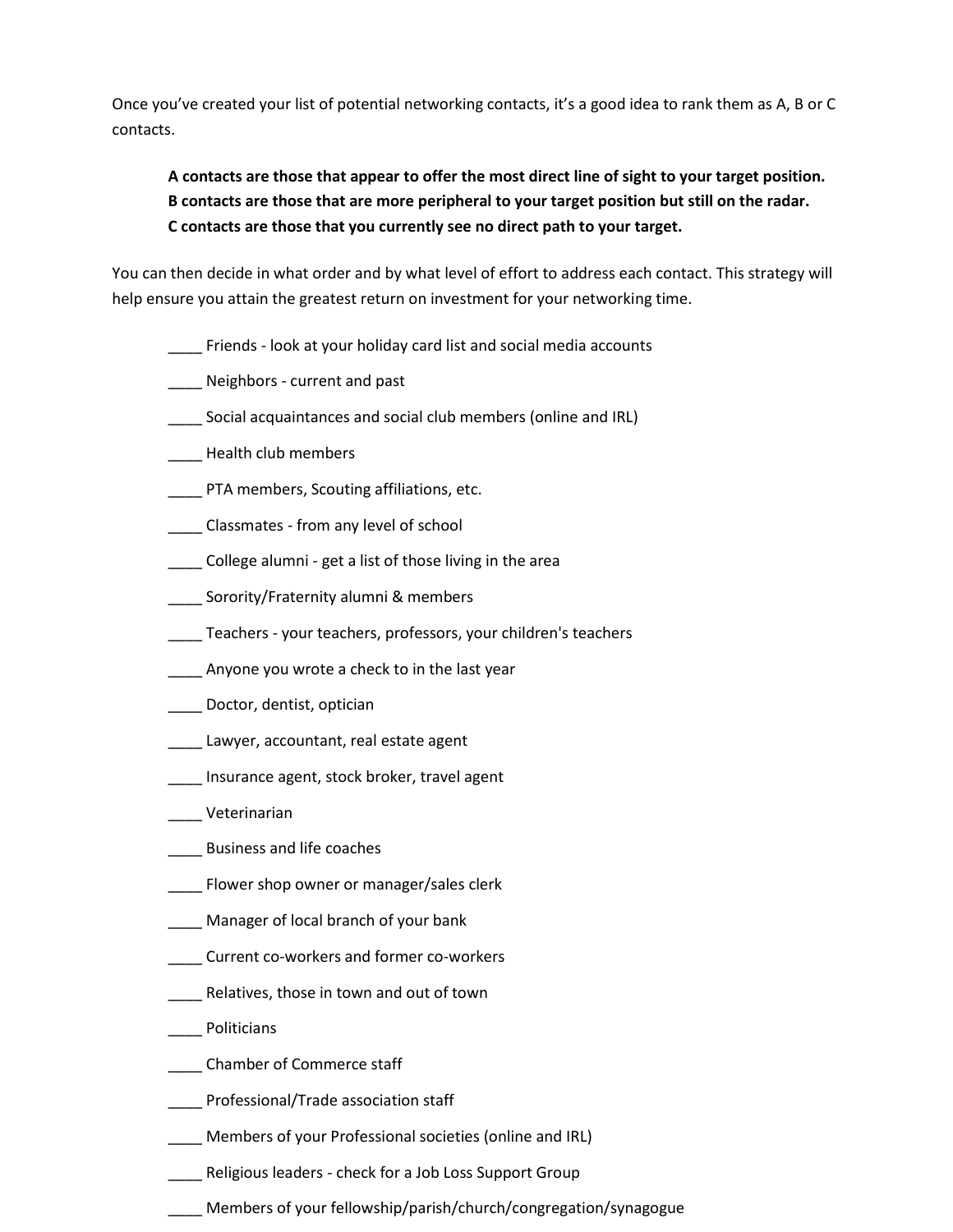- \_\_\_\_ People you meet at conventions
- \_\_\_\_ Speakers at meetings you've attended
- \_\_\_\_ Business club members Rotary, Kiwanis, Jaycees, etc.
- \_\_\_\_ Friends you served with in the military
- \_\_\_\_ Volunteer affiliations
- \_\_\_\_ Your parents' friends
- \_\_\_\_ People you meet on airplanes, riding the bus (you never know!)
- \_\_\_\_ Contacts of your other networking contacts (focus on your industry)
- \_\_\_\_ Other social media contacts

# **Networking Tracking Form**

Use this form to guide you in the information you should be tracking and saving.